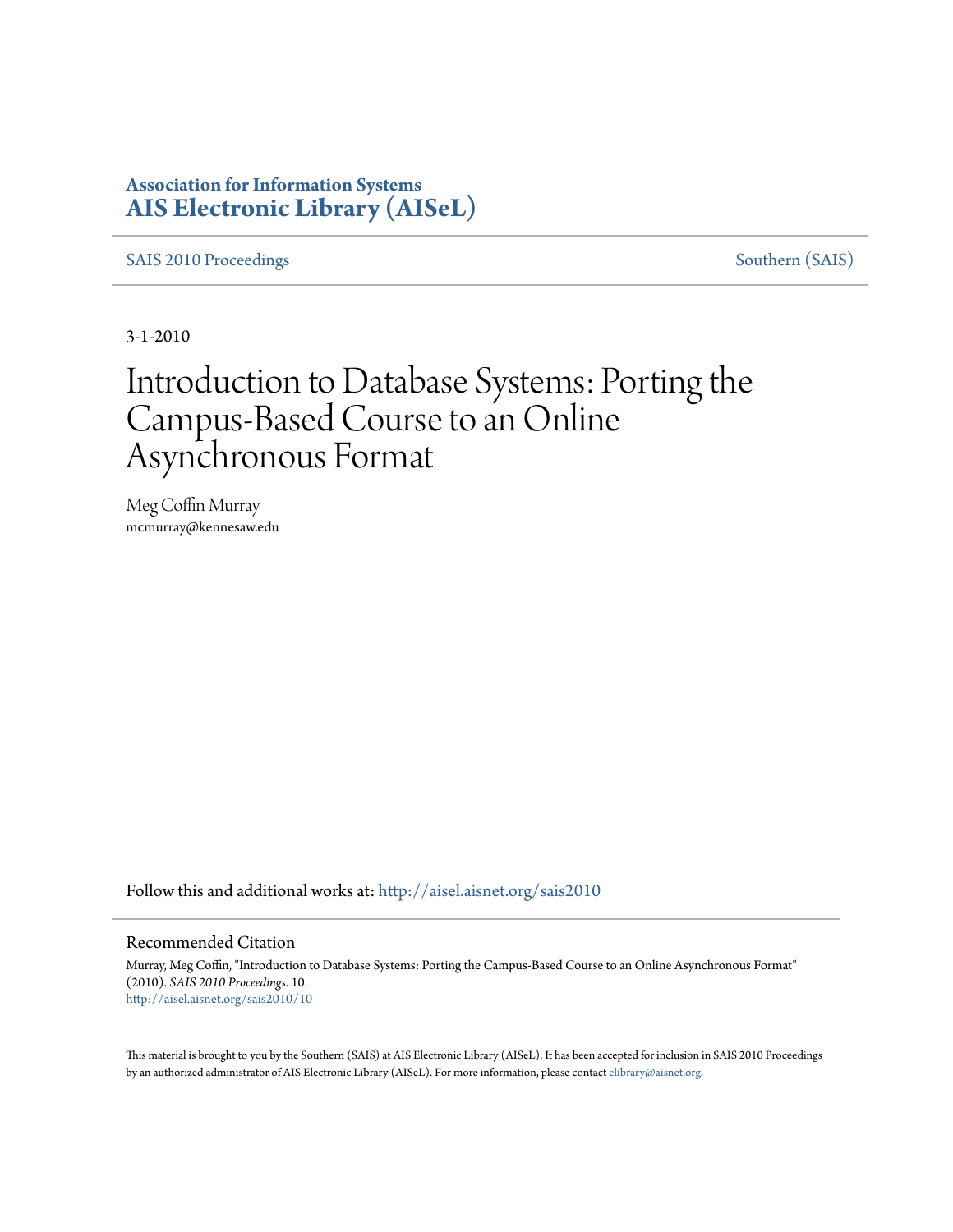## **INTRODUCTION TO DATABASE SYSTEMS: PORTING THE CAMPUS-BASED COURSE TO AN ONLINE ASYNCHRONOUS FORMAT**

### **Meg Coffin Murray**

Kennesaw State University mcmurray@kennesaw.edu

#### **ABSTRACT**

More and more courses are being ported to an asynchronous online format. Courses in which learning outcomes include mastery of a technology component, such as a database system, introduce additional challenges. This paper investigates student perceptions of the value of various types of instructional materials and methods for facilitating faculty contact utilized in an online introductory database course. The findings suggest that detailed online lecture notes have the most value with high ratings also given to narrated lecture notes and online interactive tutorials. Learning activities and assignments were also deemed to be extremely important with over eighty-nine percent of the students indicating preference for weekly assignments. The most common method used for faculty contact was email and students consistently cited that quick response turnaround and instructive feedback enhanced learning. In an online course, student learning can be enhanced by incorporating a variety of instructional materials and requiring students to frequently engage in structured learning activities.

#### **Keywords**

Online learning, asynchronous format, database, instructional materials

#### **INTRODUCTION**

Online courses are becoming more and more prevalent. According to the latest available data from the Sloan Consortium, more than 3.94 million students took an online course during the fall semester of 2007 representing more than twenty percent of US higher education students (Allen and Seaman, 2008). Eighty percent of these students were enrolled in an undergraduate course. Even institutions that traditionally offered only campus-based courses are porting courses to an online format. Typically online courses are offered in a synchronous, asynchronous or blended mode. In a synchronous course, students and teacher are separated by location but meet together at the same time. Technology, such as web or videoconferencing, supports the real-time interaction of the participants. The primary difference between a synchronous class and a campus-based class is distance. In an asynchronous course, students and teacher are separated by location and time. Course materials, activities, exercises and assessment instruments such as exams, are placed online whereby students engage with the materials independently. Interaction may be promoted through such activities as discussion forums but generally all coursework is done outside real-time interaction, i.e. asynchronously. A blended method incorporates both synchronous and asynchronous components. This paper investigates porting an introductory database class to an asynchronous online format.

There are many challenges to the development of an asynchronous online course. As Duke (2002) points out, there is more to the pedagogy than simply putting professors' lecture notes on the web. Oblinger and Hawkins (2006) site the need for the application of deliberate instructional design starting with the development of specific and targeted learning objectives that can be mapped to specific learning activities and measurable outcomes. Specifically they perceive that online courses must move from delivery of content to a series of 'learning environments and activities' of which interaction is a critical component. Henry and Meadows (2008) espouse that these learning activities must engage and immerse the student as well as put them in charge of their own learning and Krichen (2009) states that a variety of learning activities are needed to accommodate various student learning styles. While a range of factors contribute to a successful online course, the most critical factor is the design of the student learning experiences (Clear, Haataja, Meyer, Suhonen, Varden, 2001). The need for a well-designed and well-implemented online course inclusive of a variety of well-defined learning activities is especially pertinent when course learning outcomes include development of technological computing skills where students must demonstrate the act of doing as well as the act of knowing.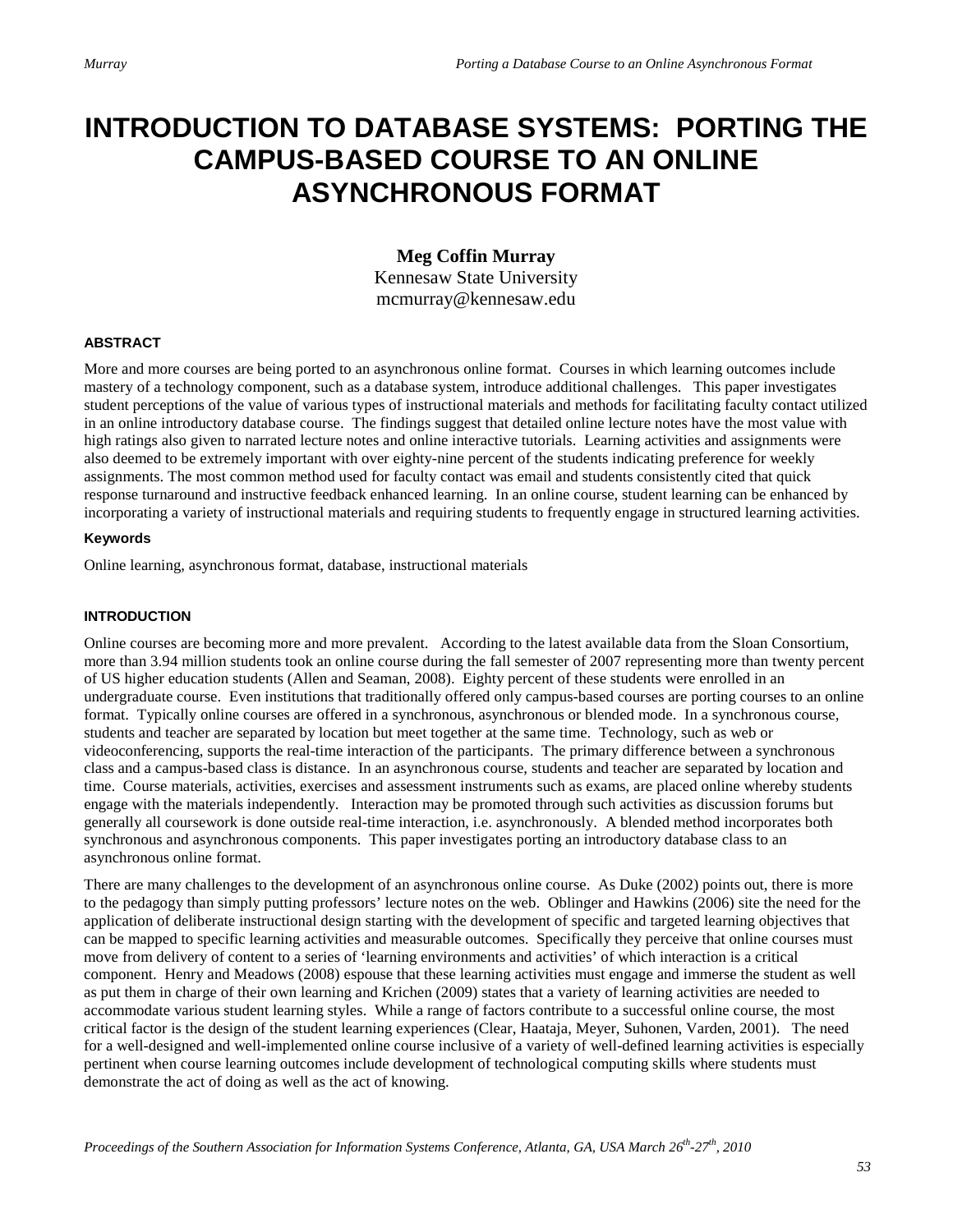#### **COURSE OVERVIEW**

Most computing and information systems programs offer an introductory database course. The course generally requires students to develop conceptual and analytical skill related to data modeling and design as well as develop skill in database implementation and query building using an actual database technology. In an ideal situation, the course may even be taught in a computer lab or computer equipped classroom. The goal of this project was to port the introductory database class to an online format retaining the learning outcomes specified for the campus-based course. The course is offered as a sophomore level course with the only prerequisite being an introductory computing class. In other words, expectations of previous student interaction with or knowledge of computing technologies was limited. While the course is required for information systems majors, the course is opened to students in all disciplines. The course is focused on three areas, database design, introduction to the Structured Query Language (SQL) and topics related to multi-user databases such as transactions and concurrency, database security and database ethics. Specific learning outcomes state that upon completion of the course students will be able to:

- Describe and discuss the role of data and information in society, how that data is most commonly retained electronically and explain what a database management system does
- Model data relevant to a database task, given a written description, reports and other information from a system user -- results should be represented as an Entity-Relationship Diagram
- Transform the entity-relationship model into a logical design, following the relational approach
- Normalize a given set of tables to third normal form
- Compose working SQL statements for simple and intermediate queries.
- Build and modify a database schema using SQL
- Insert and modify data using SQL
- Define locking techniques used to control the consequences of concurrent data access
- Name and describe common database security issues and identify ways to address potential database security vulnerabilities
- State ethical guidelines for data collection for database projects.
- Use an integrated development environment such as Microsoft Access to construct a set of simple input forms and output reports.

Assessments included three exams and a comprehensive project. Several modifications were made in the instructional support, instructional materials and learning activities implemented in the online version of the course. Two forms of lecture notes were posted each week including both instructor-narrated and non-narrated detailed PowerPoint lecture notes. Learning activities were also assigned each week. These included online interactive tutorials, quizzes, online discussions and learning exercises. Students were required to install and use two different database technologies, Oracle 10g Express (free version of Oracle) and Microsoft Access 2007 provided to students through the Microsoft Academic Alliance (MSDNAA) program.

The first topic introduced in the course was database design specifically related to relational database systems. Concepts covered included entities and attributes, relationships, cardinality, constructing Entity Relationship Diagrams (ERDs), mapping ERDs to database tables and normalization. For each topic, students completed an online interactive software tutorial and either an online quiz or an exercise implementing the concepts under study. The interactive software tutorials utilized are included as modules in the Animated Database Courseware project, developed under a National Science Foundation curriculum development grant and made freely available at [http://adbc.kennesaw.edu.](http://adbc.kennesaw.edu/) As part of the learning exercises, students were required to construct ERDs. No specific drawing tool was mandated. However, a PowerPoint template composed of ERD symbols was provided as well as an instructional guide for using 'Gliffy.' Gliffy [\(http://www.gliffy.com\)](http://www.gliffy.com/) is an online drawing tool that allows users to create up to five diagrams free-of-charge.

The Structured Query Language (SQL) was presented in a graduated fashion beginning with development of queries on a single table, using joins on multiple related tables and finally using SQL to create tables and insert, update and delete data. As with database design, interactive software tutorials and weekly exercises were assigned. The tutorials included interactive software modules from the ADbC courseware as well as the freely available SQL tutorials provided by W3Schools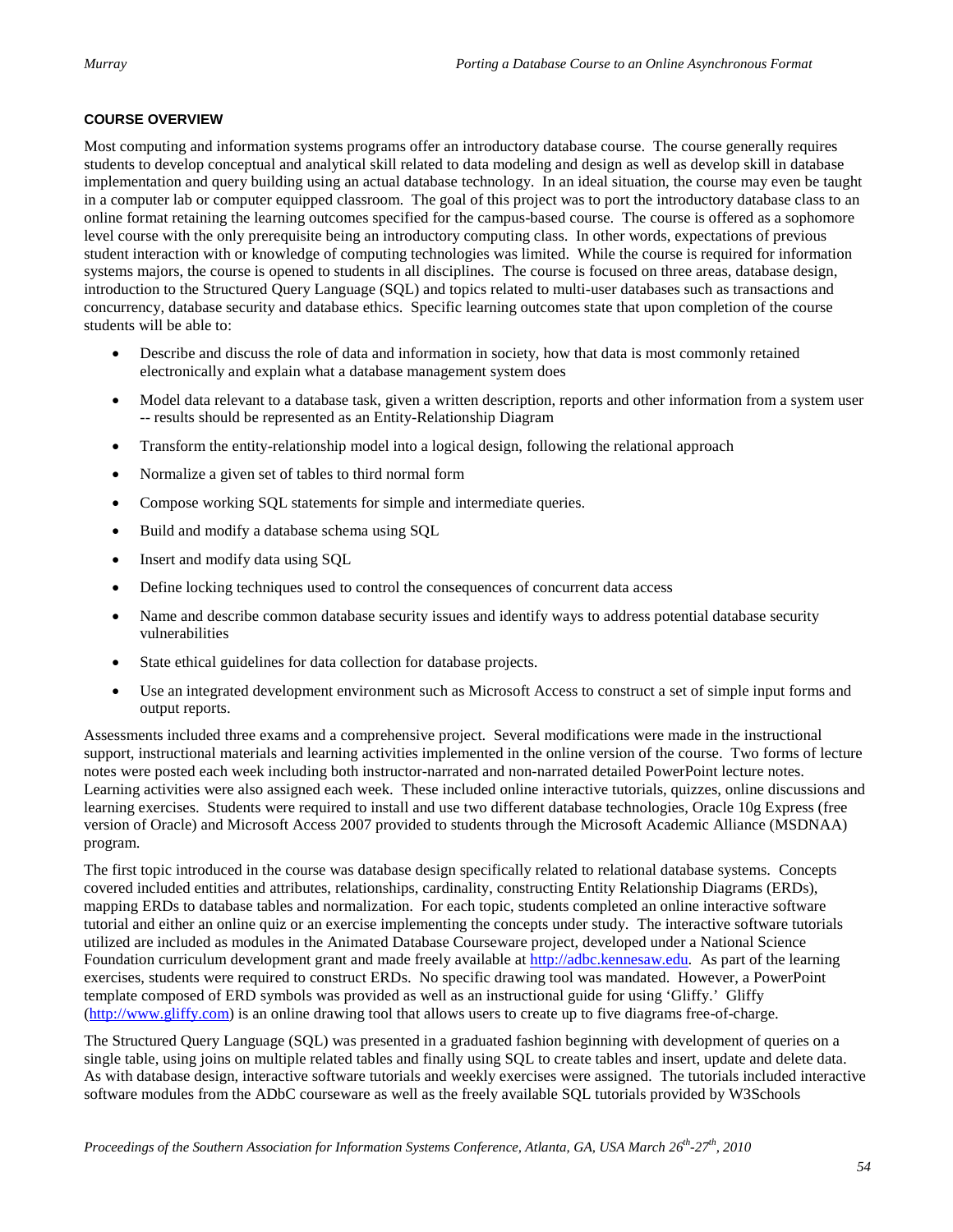[\(http://www.w3schools.com\)](http://www.w3schools.com/). Initially, students were instructed to manually construct SQL statements and encouraged to use Oracle 10g Express to accomplish this. Query design features included in both Access and the browser-based window of Oracle 10g were later introduced accompanied by separate instructor developed instruction guides. Finally, students were exposed to the input form and output report features included with Microsoft Access as these were required components of the course project. In addition to supplemental materials provided with the text, students were given access to computerbased training modules on using Microsoft Access.

Other topics covered in the course included concurrency and transaction processing as well as database security and database ethics. Software animations from the ADbC site were used to demonstrate concurrency control utilizing various locking techniques. In the area of database security, ADbC animations were used to demonstrate access control, SQL injections, inference and database auditing. Database ethics was presented using various case-based scenarios. Students were asked to investigate and discuss the ethical issues presented in the cases through a forum provided in an online discussion board. Overall, the objective in the design of the online introductory database course was to guide students through the course material by utilizing a variety of instructional materials and requiring students to frequently engage in structured learning activities.

#### **STUDENT PERCEPTIONS**

At the close of the course, students were asked to complete an anonymous survey indicating their perceptions of the value of the various types of learning materials provided in the course and the effectiveness of the venues provided for faculty contact. Twenty-nine of the thirty-two students enrolled in the course responded to the survey. Students were asked to assess the importance of online lecture notes, online narrated lecture notes, online interactive tutorials, online discussions and assignments using a scale of 1-5; 5 representing the highest value. Students were also asked to state whether they felt assignments and participation in online discussions should be required on a weekly basis. Four of the five instructional materials included on the survey received a weighted average score greater than 4. Discussion forums received a lower rating; in fact more than half of the students rated this category as having no opinion, not important or not needed. Seventy – six percent of the students did not feel that weekly discussions were beneficial. All students rated the lecture notes as important with more than 86% stating they were extremely important. The narrated lecture notes were also seen as important, although a minority of respondents gave them a lower rating. In the free response section of the survey, two students indicated that the content provided in the non-narrated lecture notes met their learning needs so they did not need the additional support provided in the narrated notes. Other students indicated that the narration significantly added to their learning experience. While the majority of respondents rated the tutorials as extremely important, just over 20% were neutral in terms of their importance and another 3 students indicated they were not important. Again, articulated responses about the tutorials were mixed. Two students indicated that the tutorials were not particularly helpful while three students indicated they were extremely useful and one student even indicated a desire for more tutorials to be included in the course. All but one student rated the assignments as important or extremely important and when asked if assignments should be required weekly, 89% agreed. One student indicated that weekly assignments were needed to reinforce the concepts and another student indicated they helped to keep the student from falling behind. Table 1shows student responses giving the frequency, percentage and weighted average.

|                                | <b>Extremely</b><br>Important |               | Important |               | <b>No Opinion</b> |               | <b>Not</b><br>Important |               | <b>Not</b><br><b>Needed</b> |               | Weighted<br>Average |
|--------------------------------|-------------------------------|---------------|-----------|---------------|-------------------|---------------|-------------------------|---------------|-----------------------------|---------------|---------------------|
| <b>Instructional Material:</b> | N                             | $\frac{0}{0}$ | N         | $\frac{0}{0}$ | N                 | $\frac{0}{0}$ | N                       | $\frac{0}{0}$ | N                           | $\frac{0}{0}$ |                     |
| <b>Lecture Notes</b>           | 25                            | 86.21%        | 4         | 13.79%        |                   | $0.00\%$      | $\Omega$                | $0.00\%$      | 0                           | 0.00%         | 4.86                |
| <b>Narrated Lecture Notes</b>  | 18                            | 62.07%        | 5         | 17.24%        | 5                 | 17.24%        |                         | 3.45%         | $\theta$                    | 0.00%         | 4.38                |
| Tutorials                      | 16                            | 55.17%        | 4         | 13.79%        | 6                 | 20.69%        | 3                       | 10.34%        | 0                           | $0.00\%$      | 4.14                |
| Assignments                    | 17                            | 58.62%        | 11        | 37.93%        |                   | 3.45%         | $\Omega$                | $0.00\%$      | 0                           | $0.00\%$      | 4.55                |
| <b>Discussion Forums</b>       | 4                             | 13.79%        | 8         | 27.59%        | 11                | 37.93%        | 4                       | 13.79%        | 2                           | 6.90%         | 3.28                |
|                                |                               |               |           |               |                   |               |                         |               |                             |               |                     |

Table 1. Student Perceptions of the Value of Various Instructional Materials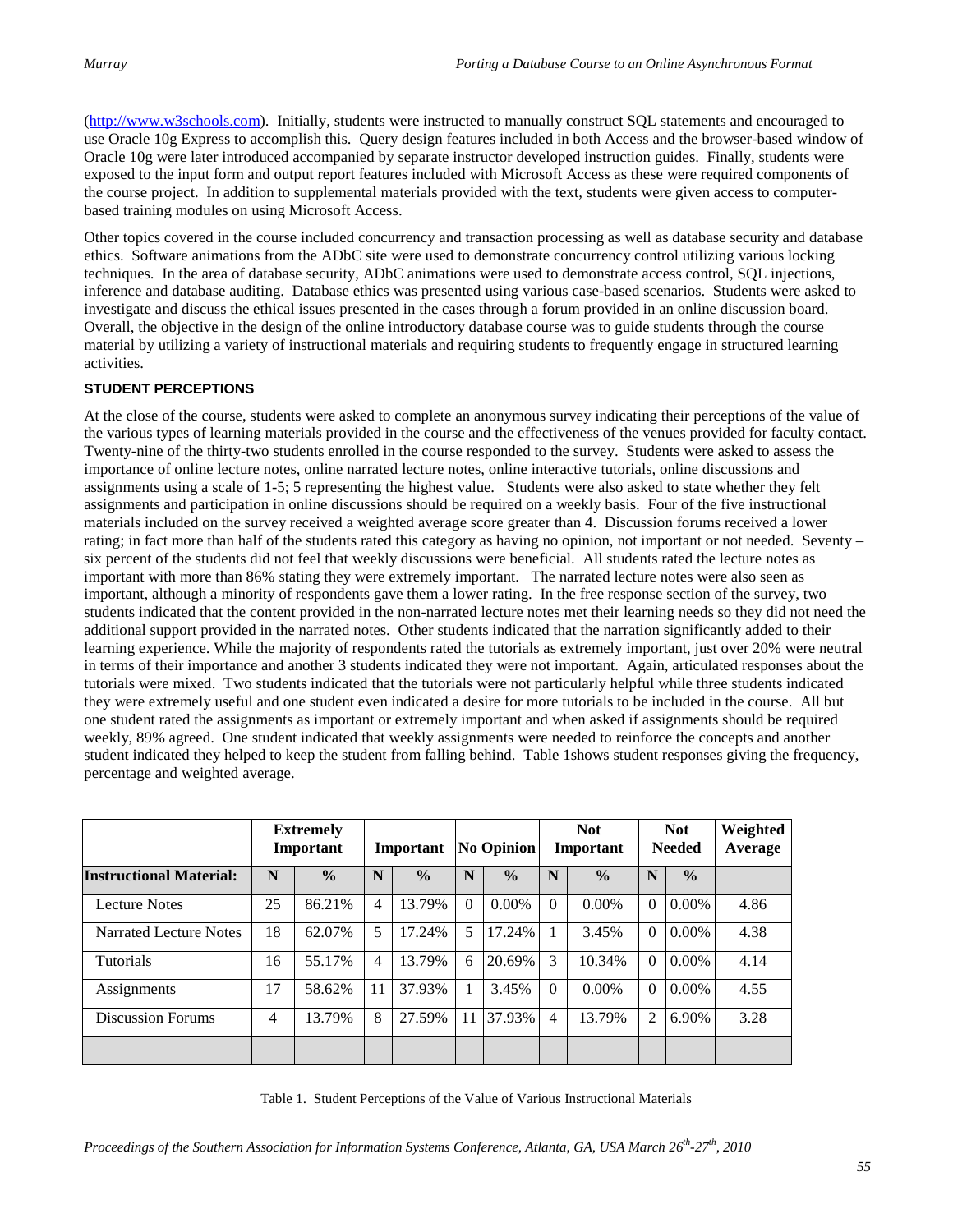In an asynchronous online class, without the advantage of scheduled face-to-face class time, interaction between faculty and students is facilitated through electronic mediums. Studies indicate that faculty member accessibility, quick response times and quality interaction between faculty and student directly contribute to effective online learning experiences (Krichen, 2009). In this course, faculty accessibility was provided via email, telephone and weekly online 'virtual office hours' facilitated via an online chatroom. In addition, weekly physical office hours and a general class discussion board were made available. Table 2 represents student responses to their perceptions of the value of the online venues. Email received the highest rating, and in fact, was the most commonly used method for one-on-one faculty-student interaction. Approximately half of the students reported no opinion in terms of phone support with 26% indicating it was not important and one indicating it was not needed. During the semester, phone contact between faculty and student occurred six times. Virtual office hours were scheduled at the same time every week. During this time, students could login and participate in a real-time interactive session with the faculty member. The low weighted average received for the chatroom sessions is in keeping with the fact that this option was sparsely used by students. Most weeks, no students participated and during the course of the semester only three students ever logged into the chatroom during virtual office hours. It is interesting to note that no student indicated virtual office hours were not needed. Physical office hours were maintained but as with the virtual office hours, students did not take advantage of this method of contact. Students did participate in the general class discussion thread. Students were encouraged to post course related questions in this forum and also to respond to classmate inquiries. Most issues raised in this forum were related to course logistics such as questions about due dates or formats for assignment submission.

|                               | <b>Extremely</b><br>Important |               | Important      |               | <b>Neutral</b> |               | <b>Not</b><br>Important |               | <b>Not</b><br><b>Needed</b> |               | Weighted<br>Average |
|-------------------------------|-------------------------------|---------------|----------------|---------------|----------------|---------------|-------------------------|---------------|-----------------------------|---------------|---------------------|
| <b>Faculty Contact Modes:</b> | N                             | $\frac{0}{0}$ | N              | $\frac{0}{0}$ | N              | $\frac{0}{0}$ | N                       | $\frac{0}{0}$ | $\mathbb N$                 | $\frac{0}{0}$ |                     |
| Email                         | 22                            | 75.86%        | $\overline{7}$ | 24.14%        | $\Omega$       | 0.00%         | $\theta$                | 0.00%         | $\Omega$                    | 0.00%         | 4.76                |
| Phone                         | 3                             | 10.34%        | 5              | 17.24%        | 14             | 48.28%        | 6                       | 20.69%        |                             | 3.45%         | 3.10                |
| Chatroom                      |                               | 3.45%         | 2              | 6.90%         | 18             | 62.07%        | 8                       | 27.59%        | $\Omega$                    | $0.00\%$      | 2.86                |
|                               |                               |               |                |               |                |               |                         |               |                             |               |                     |

Table 2. Student Perceptions of the Value of Various Methods of Faculty Contact

#### **CONCLUSION**

Developing an asynchronous online course, especially one in which students are required to master a computing technology such as a database system is challenging. As Oblinger and Hawkins (2006) point out, it is more about creating a learning environment than putting a course online. The online learning environment has its own unique characteristics. Faculty – student interaction is separated by both time and location. This precludes the opportunity for immediate feedback as is afforded in the face-to-face physical classroom. Consequently it is not enough to simply provide students with content; online instruction must be designed such that students become actively engaged in pursuing the learning objectives. Further the role of the faculty member and the student change. The faculty member is no longer just a provider of content but a designer of student learning experiences (Seiber, 2005). The student must develop processes and methods to become an independent learner who builds skills in time-management, asking questions and staying motivated (Roper, 2007).

A core component of any online course will be found in the content provided. As indicated in this study, students identified the course lecture notes as the most important instructional material. However, the presentation, format and organization of the content are paramount to student success. There is less opportunity for students to ask for clarification so more detail must be provided and supplemental means to reinforce concepts are necessary. Online learning experiences must also require students to frequently engage in task-based activities and course-based assignments. Finally, quick turnaround to student questions and instructive feedback on course assignments contribute to enhanced learning as well as student satisfaction with the learning experience (Hopper and Harmon, 2000).